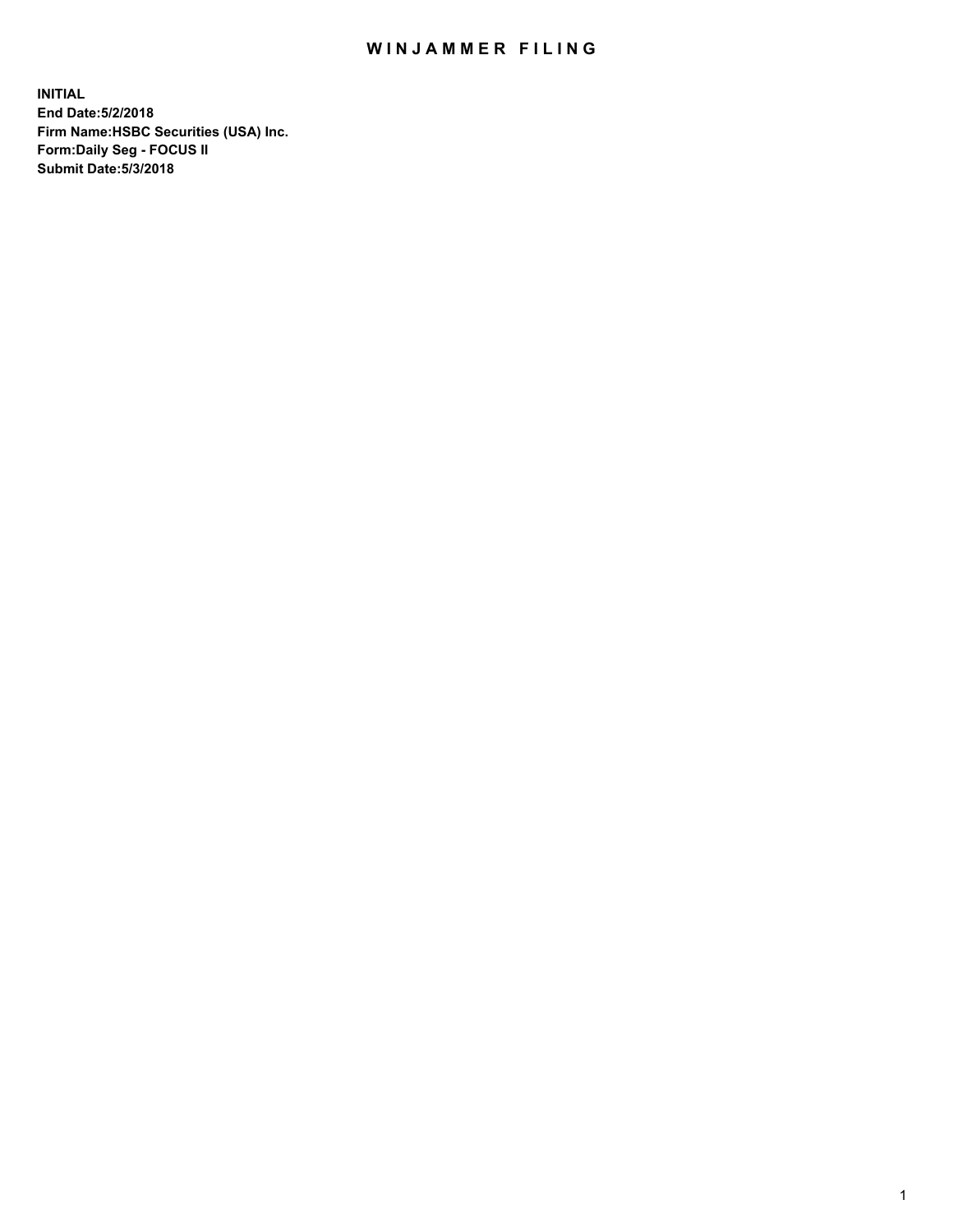## **INITIAL End Date:5/2/2018 Firm Name:HSBC Securities (USA) Inc. Form:Daily Seg - FOCUS II Submit Date:5/3/2018 Daily Segregation - Cover Page**

| Name of Company<br><b>Contact Name</b><br><b>Contact Phone Number</b><br><b>Contact Email Address</b>                                                                                                                                                                                                                          | <b>HSBC Securities (USA) Inc.</b><br><b>Michael Vacca</b><br>212-525-7951<br>michael.vacca@us.hsbc.com |
|--------------------------------------------------------------------------------------------------------------------------------------------------------------------------------------------------------------------------------------------------------------------------------------------------------------------------------|--------------------------------------------------------------------------------------------------------|
| FCM's Customer Segregated Funds Residual Interest Target (choose one):<br>a. Minimum dollar amount: ; or<br>b. Minimum percentage of customer segregated funds required:%; or<br>c. Dollar amount range between: and; or<br>d. Percentage range of customer segregated funds required between:% and%.                          | 147,000,000<br><u>0</u><br><u>00</u><br>00                                                             |
| FCM's Customer Secured Amount Funds Residual Interest Target (choose one):<br>a. Minimum dollar amount: ; or<br>b. Minimum percentage of customer secured funds required:%; or<br>c. Dollar amount range between: and; or<br>d. Percentage range of customer secured funds required between:% and%.                            | 25,000,000<br><u>0</u><br><u>00</u><br>00                                                              |
| FCM's Cleared Swaps Customer Collateral Residual Interest Target (choose one):<br>a. Minimum dollar amount: ; or<br>b. Minimum percentage of cleared swaps customer collateral required:% ; or<br>c. Dollar amount range between: and; or<br>d. Percentage range of cleared swaps customer collateral required between:% and%. | 95,000,000<br><u>0</u><br><u>00</u><br>0 <sub>0</sub>                                                  |

Attach supporting documents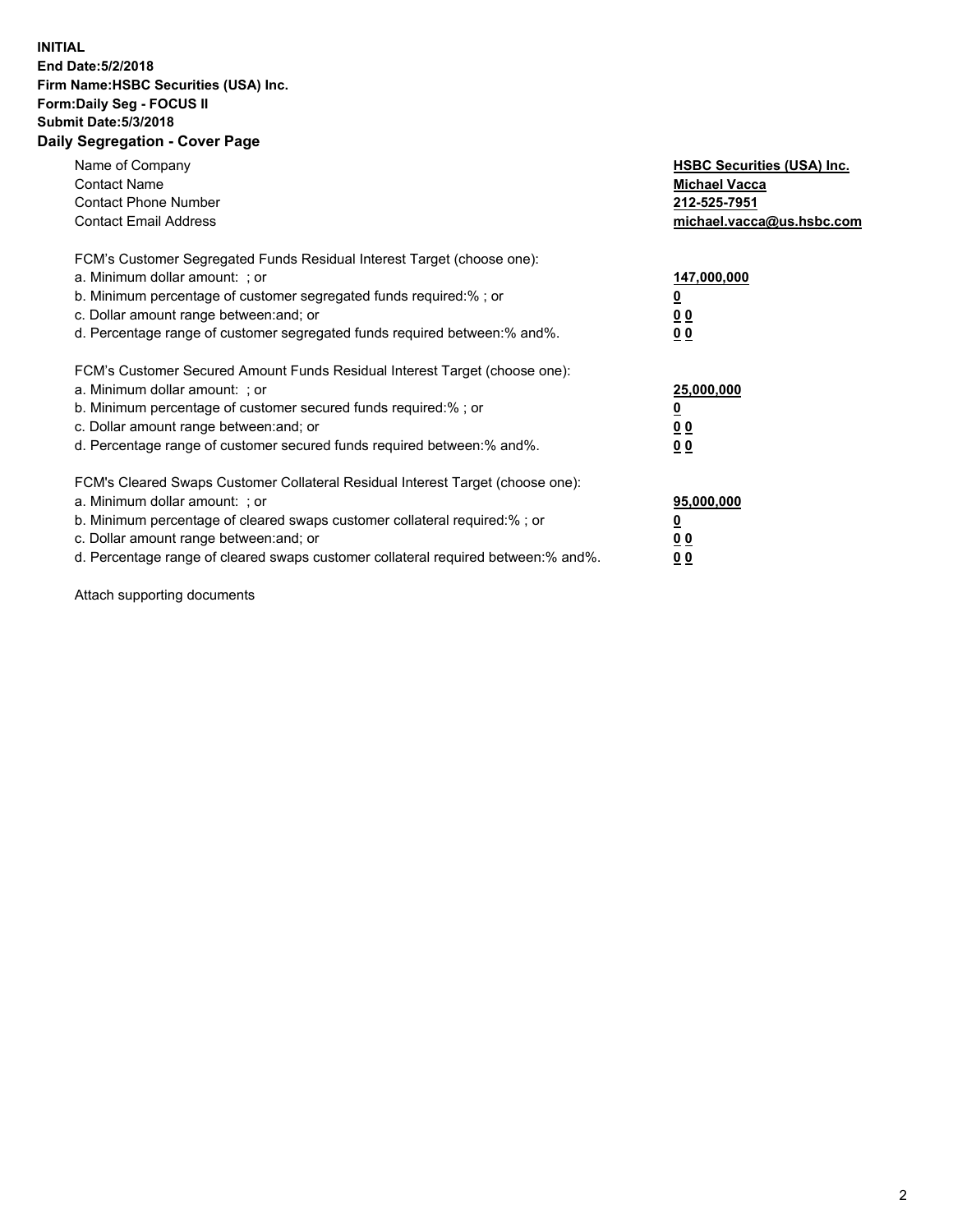**INITIAL End Date:5/2/2018 Firm Name:HSBC Securities (USA) Inc. Form:Daily Seg - FOCUS II Submit Date:5/3/2018 Daily Segregation - Secured Amounts** Foreign Futures and Foreign Options Secured Amounts Amount required to be set aside pursuant to law, rule or regulation of a foreign government or a rule of a self-regulatory organization authorized thereunder **0** [7305] 1. Net ledger balance - Foreign Futures and Foreign Option Trading - All Customers A. Cash **89,523,949** [7315] B. Securities (at market) **89,616,025** [7317] 2. Net unrealized profit (loss) in open futures contracts traded on a foreign board of trade **-15,804,331** [7325] 3. Exchange traded options a. Market value of open option contracts purchased on a foreign board of trade **0** [7335] b. Market value of open contracts granted (sold) on a foreign board of trade **0** [7337] 4. Net equity (deficit) (add lines 1. 2. and 3.) **163,335,643** [7345] 5. Account liquidating to a deficit and account with a debit balances - gross amount **1,805,141** [7351] Less: amount offset by customer owned securities **-1,804,862** [7352] **279** [7354] 6. Amount required to be set aside as the secured amount - Net Liquidating Equity Method (add lines 4 and 5) **163,335,922** [7355] 7. Greater of amount required to be set aside pursuant to foreign jurisdiction (above) or line 6. **163,335,922** [7360] FUNDS DEPOSITED IN SEPARATE REGULATION 30.7 ACCOUNTS 1. Cash in banks A. Banks located in the United States **75,052,015** [7500] B. Other banks qualified under Regulation 30.7 **0** [7520] **75,052,015** [7530] 2. Securities A. In safekeeping with banks located in the United States **43,405,898** [7540] B. In safekeeping with other banks qualified under Regulation 30.7 **0** [7560] **43,405,898** [7570] 3. Equities with registered futures commission merchants A. Cash **0** [7580] B. Securities **0** [7590] C. Unrealized gain (loss) on open futures contracts **0** [7600] D. Value of long option contracts **0** [7610] E. Value of short option contracts **0** [7615] **0** [7620] 4. Amounts held by clearing organizations of foreign boards of trade A. Cash **0** [7640] B. Securities **0** [7650] C. Amount due to (from) clearing organization - daily variation **0** [7660] D. Value of long option contracts **0** [7670] E. Value of short option contracts **0** [7675] **0** [7680] 5. Amounts held by members of foreign boards of trade A. Cash **53,787,268** [7700] B. Securities **46,210,127** [7710] C. Unrealized gain (loss) on open futures contracts **-15,804,331** [7720] D. Value of long option contracts **0** [7730] E. Value of short option contracts **0** [7735] **84,193,064** [7740] 6. Amounts with other depositories designated by a foreign board of trade **0** [7760] 7. Segregated funds on hand **0** [7765] 8. Total funds in separate section 30.7 accounts **202,650,977** [7770] 9. Excess (deficiency) Set Aside for Secured Amount (subtract line 7 Secured Statement Page 1 from Line 8) **39,315,055** [7380] 10. Management Target Amount for Excess funds in separate section 30.7 accounts **25,000,000** [7780] 11. Excess (deficiency) funds in separate 30.7 accounts over (under) Management Target **14,315,055** [7785]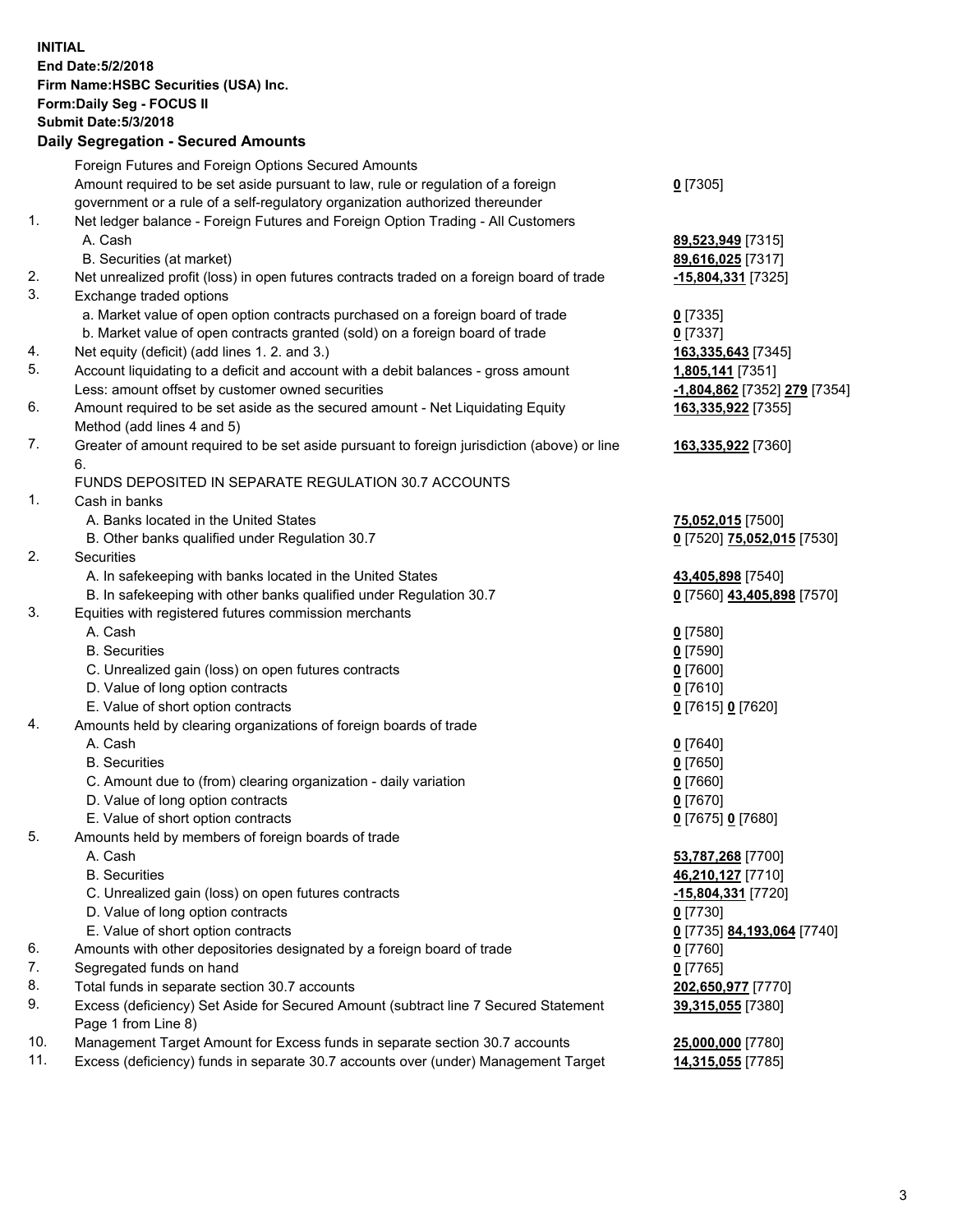| <b>INITIAL</b> | End Date: 5/2/2018<br>Firm Name: HSBC Securities (USA) Inc.<br>Form: Daily Seg - FOCUS II<br><b>Submit Date: 5/3/2018</b><br>Daily Segregation - Segregation Statement |                              |
|----------------|------------------------------------------------------------------------------------------------------------------------------------------------------------------------|------------------------------|
|                | SEGREGATION REQUIREMENTS(Section 4d(2) of the CEAct)                                                                                                                   |                              |
| 1.             | Net ledger balance                                                                                                                                                     |                              |
|                | A. Cash                                                                                                                                                                | 445,496,770 [7010]           |
|                | B. Securities (at market)                                                                                                                                              | 1,268,530,557 [7020]         |
| 2.             | Net unrealized profit (loss) in open futures contracts traded on a contract market                                                                                     | -217,209,985 [7030]          |
| 3.             | Exchange traded options                                                                                                                                                |                              |
|                | A. Add market value of open option contracts purchased on a contract market                                                                                            | 250,883,418 [7032]           |
|                | B. Deduct market value of open option contracts granted (sold) on a contract market                                                                                    | -50,417,860 [7033]           |
| 4.             | Net equity (deficit) (add lines 1, 2 and 3)                                                                                                                            | 1,697,282,900 [7040]         |
| 5.             | Accounts liquidating to a deficit and accounts with                                                                                                                    |                              |
|                | debit balances - gross amount                                                                                                                                          | 36,051,270 [7045]            |
|                | Less: amount offset by customer securities                                                                                                                             | -36,051,196 [7047] 74 [7050] |
| 6.             | Amount required to be segregated (add lines 4 and 5)                                                                                                                   | 1,697,282,974 [7060]         |
|                | FUNDS IN SEGREGATED ACCOUNTS                                                                                                                                           |                              |
| 7.             | Deposited in segregated funds bank accounts                                                                                                                            |                              |
|                | A. Cash                                                                                                                                                                | 31,462,342 [7070]            |
|                | B. Securities representing investments of customers' funds (at market)                                                                                                 | $0$ [7080]                   |
|                | C. Securities held for particular customers or option customers in lieu of cash (at<br>market)                                                                         | 183,136,449 [7090]           |
| 8.             | Margins on deposit with derivatives clearing organizations of contract markets                                                                                         |                              |
|                | A. Cash                                                                                                                                                                | 391,789,910 [7100]           |
|                | B. Securities representing investments of customers' funds (at market)                                                                                                 | $0$ [7110]                   |
|                | C. Securities held for particular customers or option customers in lieu of cash (at<br>market)                                                                         | 1,038,542,008 [7120]         |
| 9.             | Net settlement from (to) derivatives clearing organizations of contract markets                                                                                        | <u>-45,223,395</u> [7130]    |
| 10.            | Exchange traded options                                                                                                                                                |                              |
|                | A. Value of open long option contracts                                                                                                                                 | 250,883,418 [7132]           |
|                | B. Value of open short option contracts                                                                                                                                | $-50,417,860$ [7133]         |
| 11.            | Net equities with other FCMs                                                                                                                                           |                              |
|                | A. Net liquidating equity                                                                                                                                              | 8,539,102 [7140]             |
|                | B. Securities representing investments of customers' funds (at market)                                                                                                 | 0 [7160]                     |
|                | C. Securities held for particular customers or option customers in lieu of cash (at                                                                                    | $0$ [7170]                   |
|                | market)                                                                                                                                                                |                              |
| 12.            | Segregated funds on hand                                                                                                                                               | 46,852,100 [7150]            |
| 13.            | Total amount in segregation (add lines 7 through 12)                                                                                                                   | 1,855,564,074 [7180]         |
| 14.            | Excess (deficiency) funds in segregation (subtract line 6 from line 13)                                                                                                | 158,281,100 [7190]           |
| 15.            | Management Target Amount for Excess funds in segregation                                                                                                               | 147,000,000 [7194]           |

16. Excess (deficiency) funds in segregation over (under) Management Target Amount Excess

**11,281,100** [7198]